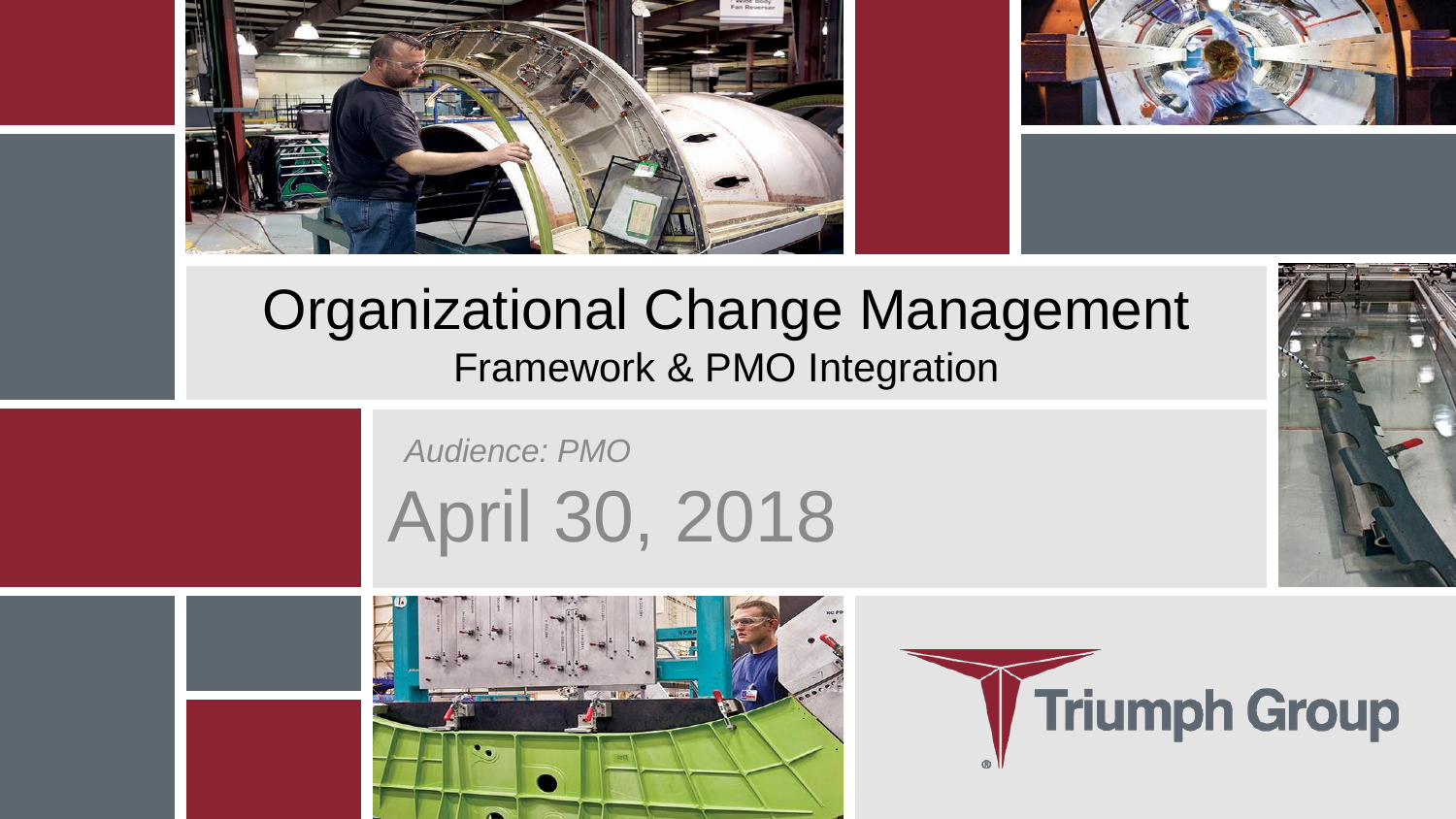# FOUR BIG PROBLEMS

#### How can IT manage all of the change being implemented?

#### Severe lack of awareness, at all levels of the organization

#### Users are not properly prepared for change

Users have a difficult time answering: How does this change impact me?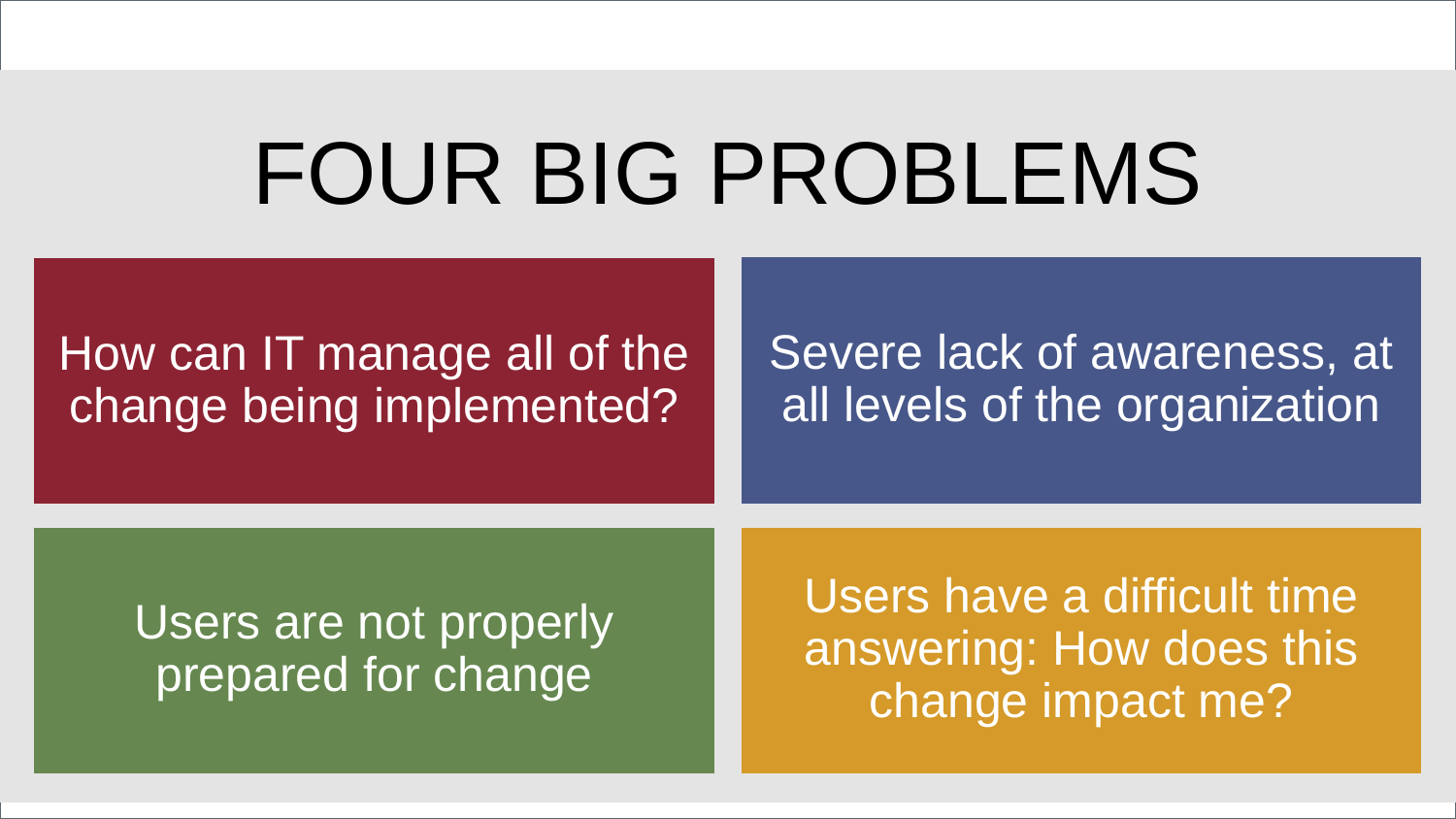# **Organizational Change Management**

# Systematically managing how an end user EXPERIENCES

the changes we implement by increasing awareness & CREATING EMPOWERED USERS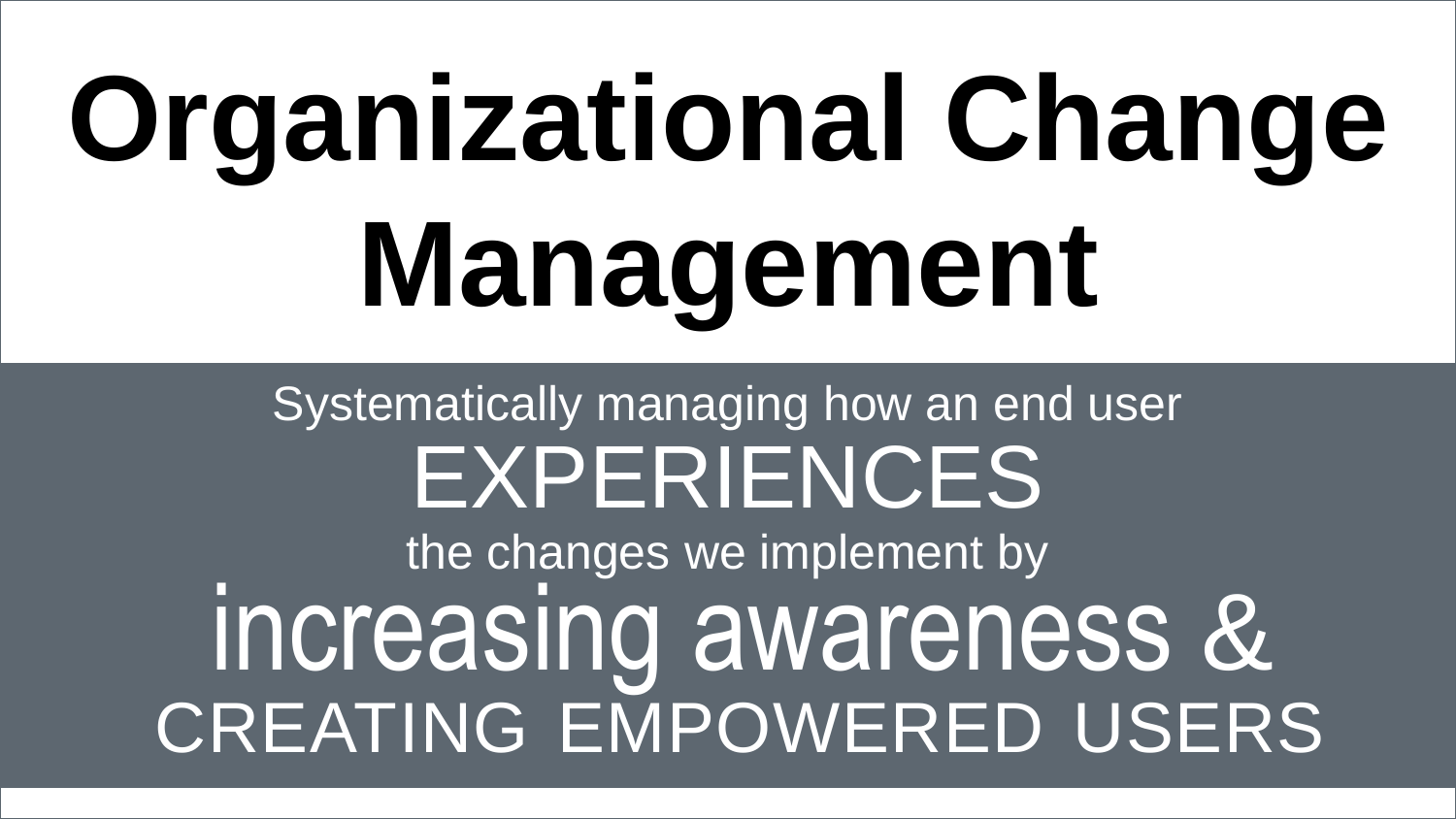### Change Management Ecosystem

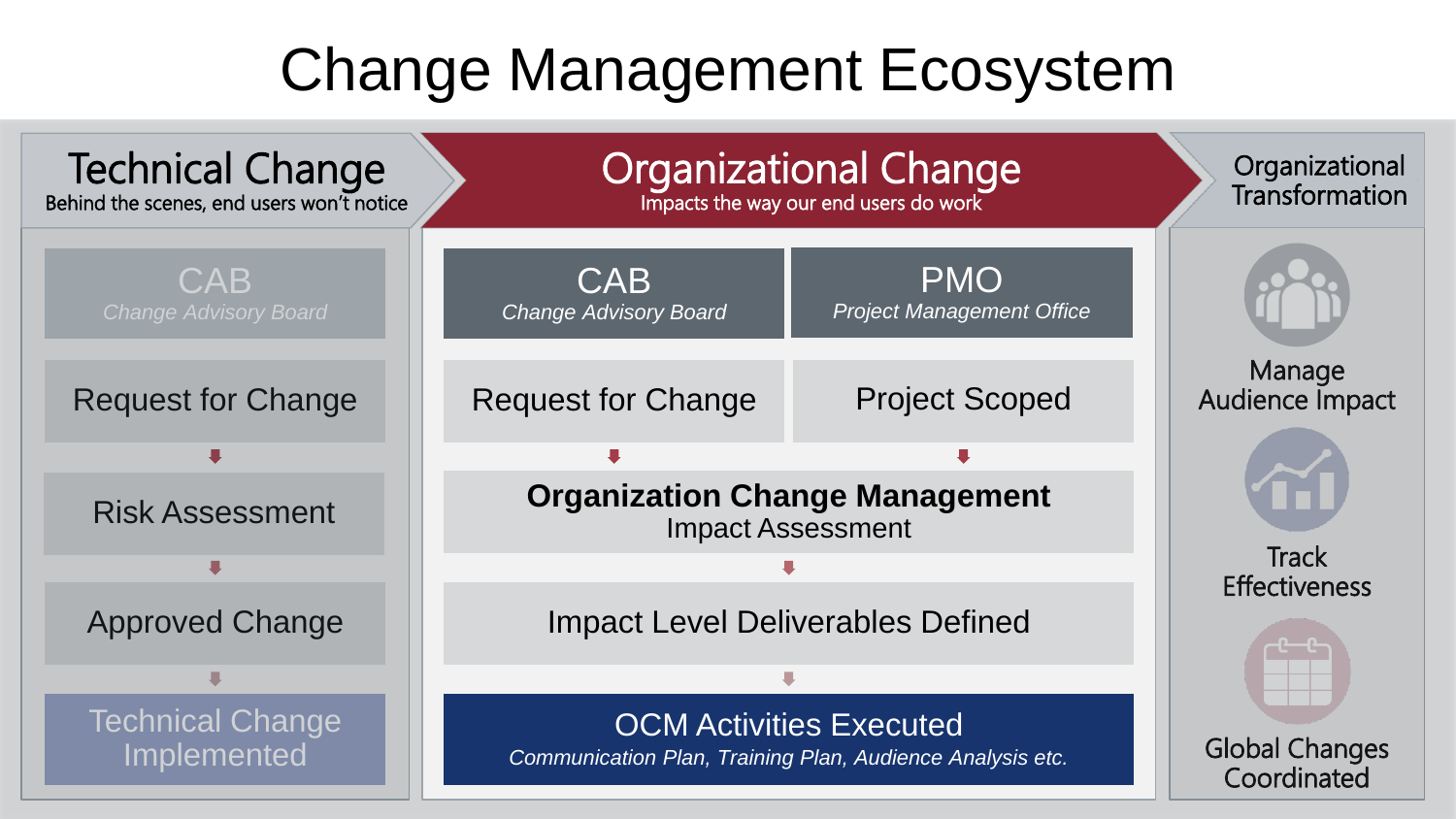# How do we answer these questions?

#### How can IT manage all of the change being implemented?

#### Severe lack of awareness, at all levels of the organization

#### Users are not properly prepared for change

Users have a difficult time answering: How does this change impact me?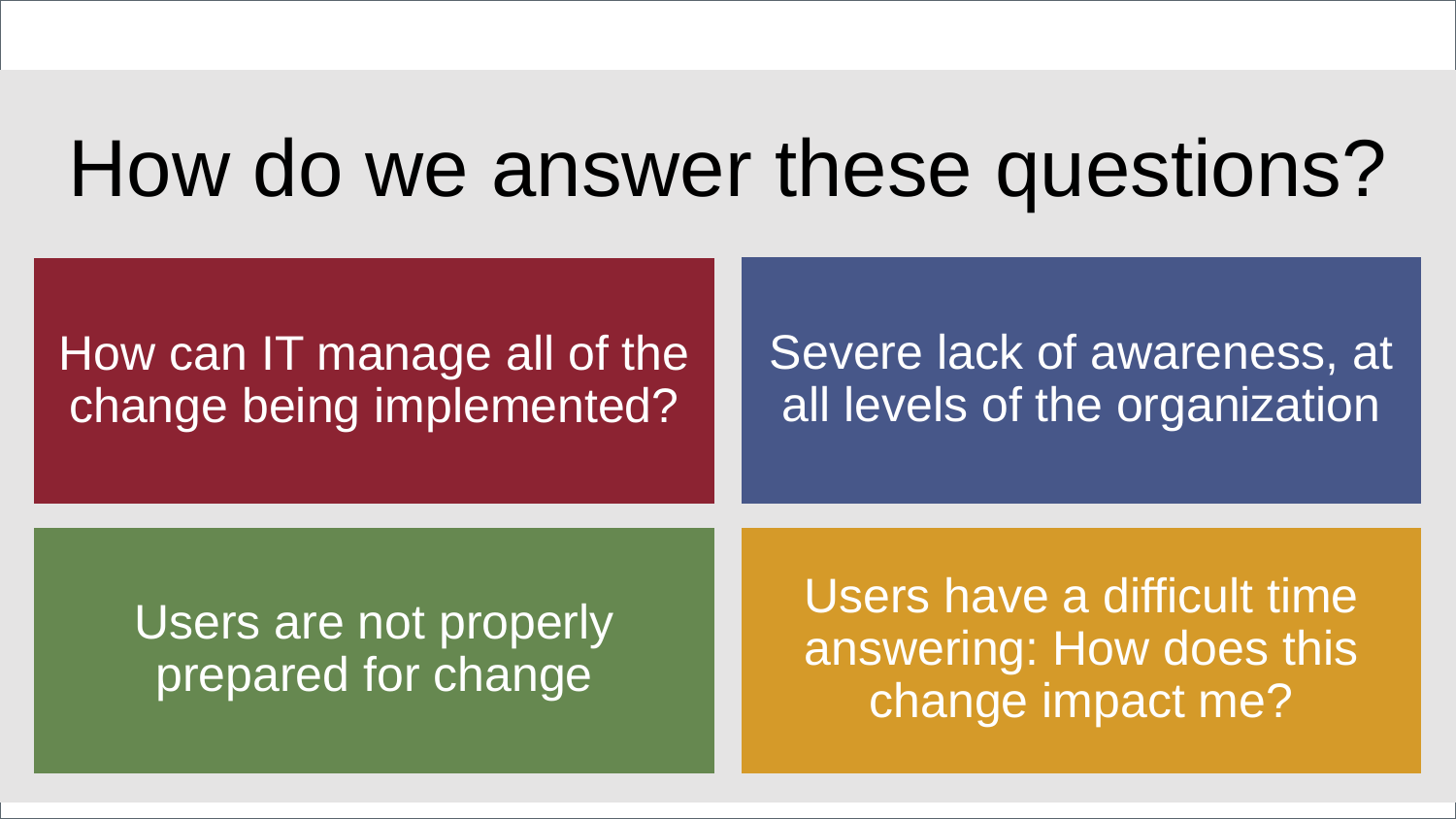#### **Formal Organizational Change Management Program**

*What does this look like? - Consistent deliverables across all projects*

#### **Impact Assessment**

The assessment will reveal at what level you will be impacting the organization and the outcome of the assessment will influence the OCM deliverables you are required to complete.

#### **Communication Plan**

Defining your messages and developing a road map for getting the right message to the right audience at the right time while ensuring you have all of the information curated and developed to execute the plan.

### **Training Plan**

Identifying the learning objectives for each area of knowledge and creating a strategy for building and deploying the training curriculum.

### **Stakeholder Analysis**

Determine what parties have a stake in the process and outcome of the project. The Stakeholder Heat Map will define how to engage who, when, and in what capacity.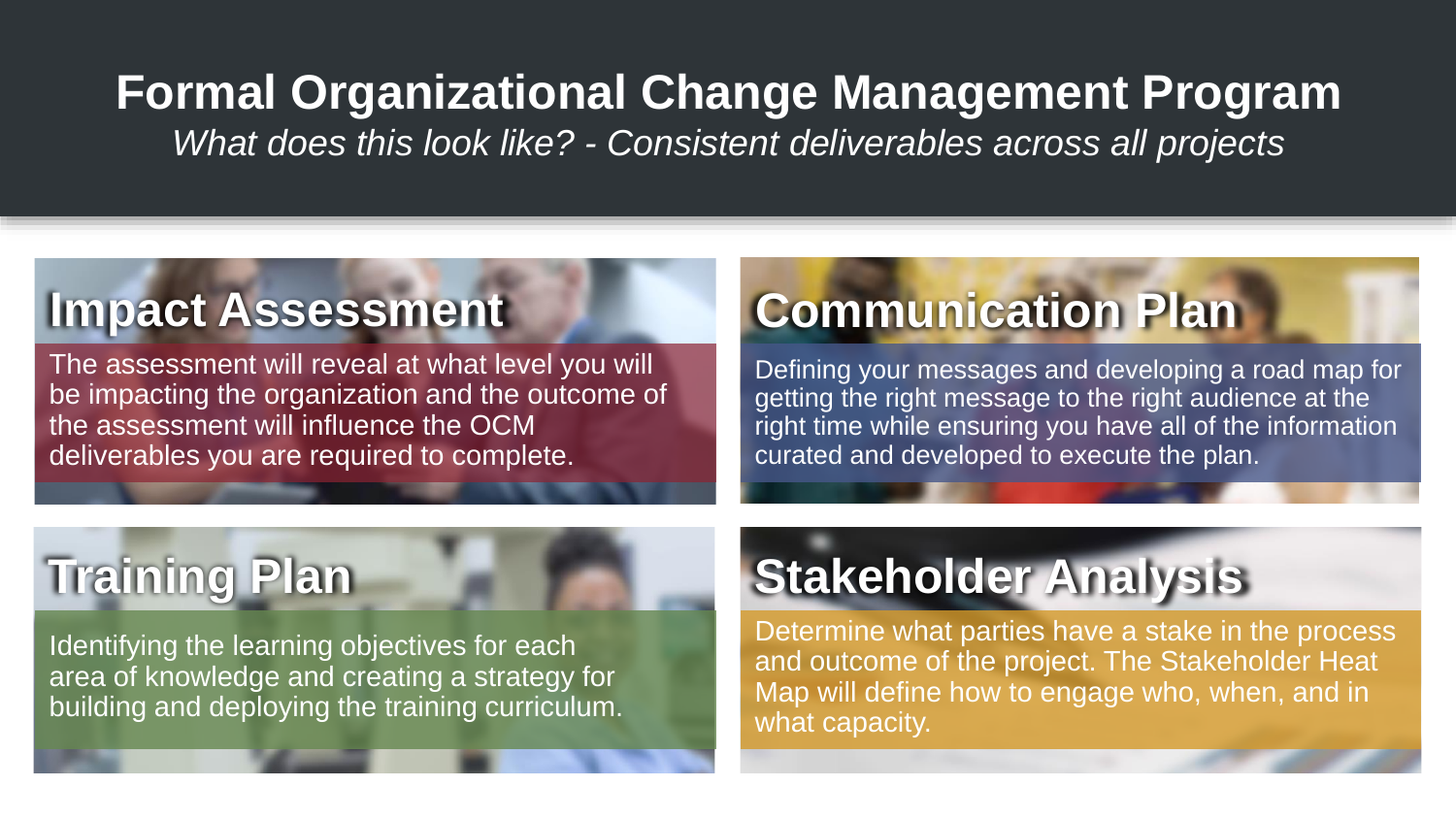#### **OCM Impact Assessment**

*At what level will is your change impacting the organization?*

#### It all begins with a simple question. *Who are you going to be impacting with this change?*

OCM Impact

ONE BU OR SERVICE GROUP

MULTIPLE BUs OR SERVICE GROUPS

ALL TGI EMPLOYEES

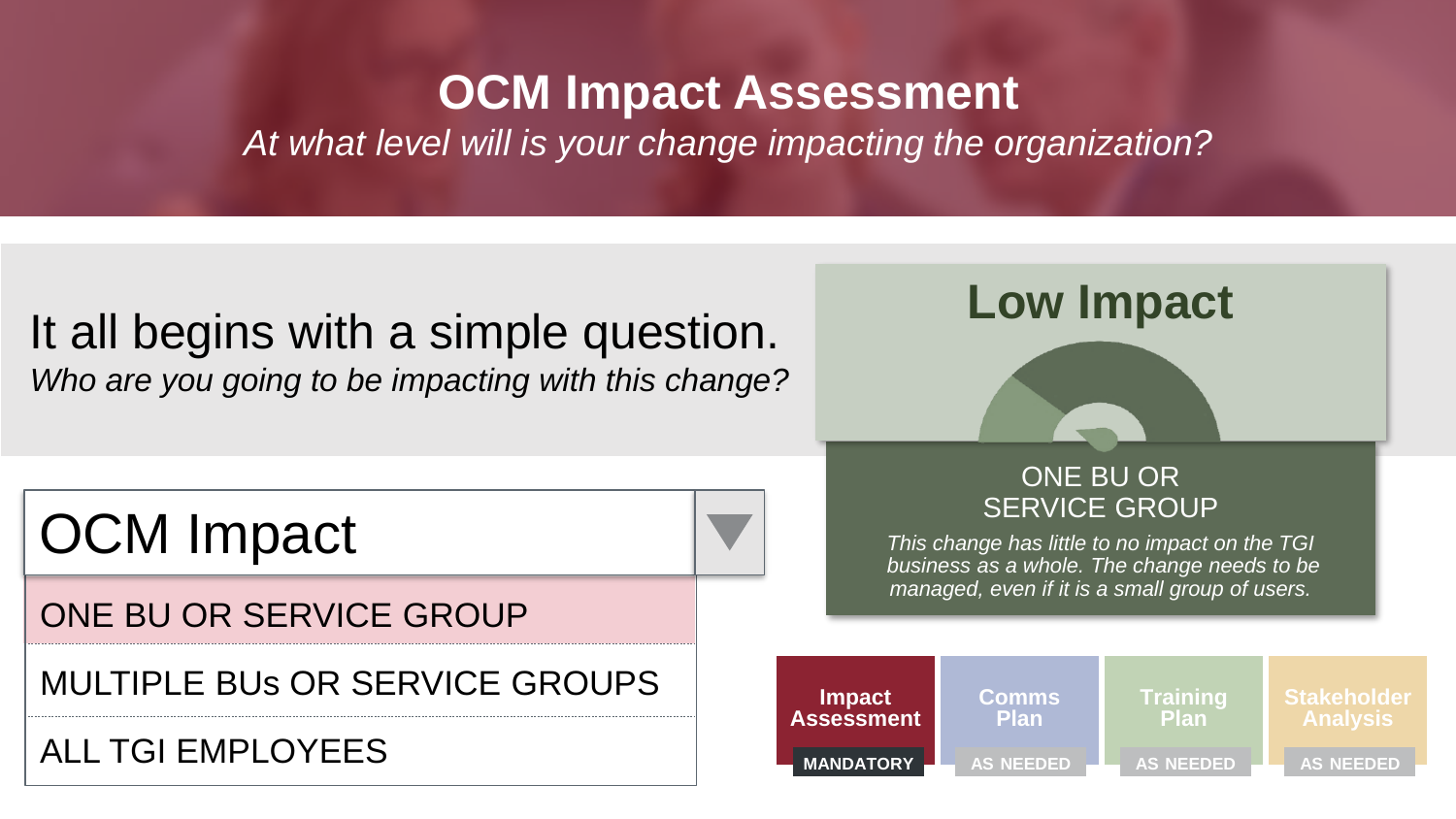#### **OCM Impact Assessment**

*At what level will is your change impacting the organization?*

#### It all begins with a simple question. *Who are you going to be impacting with this change?*

OCM Impact

ONE BU OR SERVICE GROUP

MULTIPLE BUs OR SERVICE GROUPS

ALL TGI EMPLOYEES



**Medium Impact**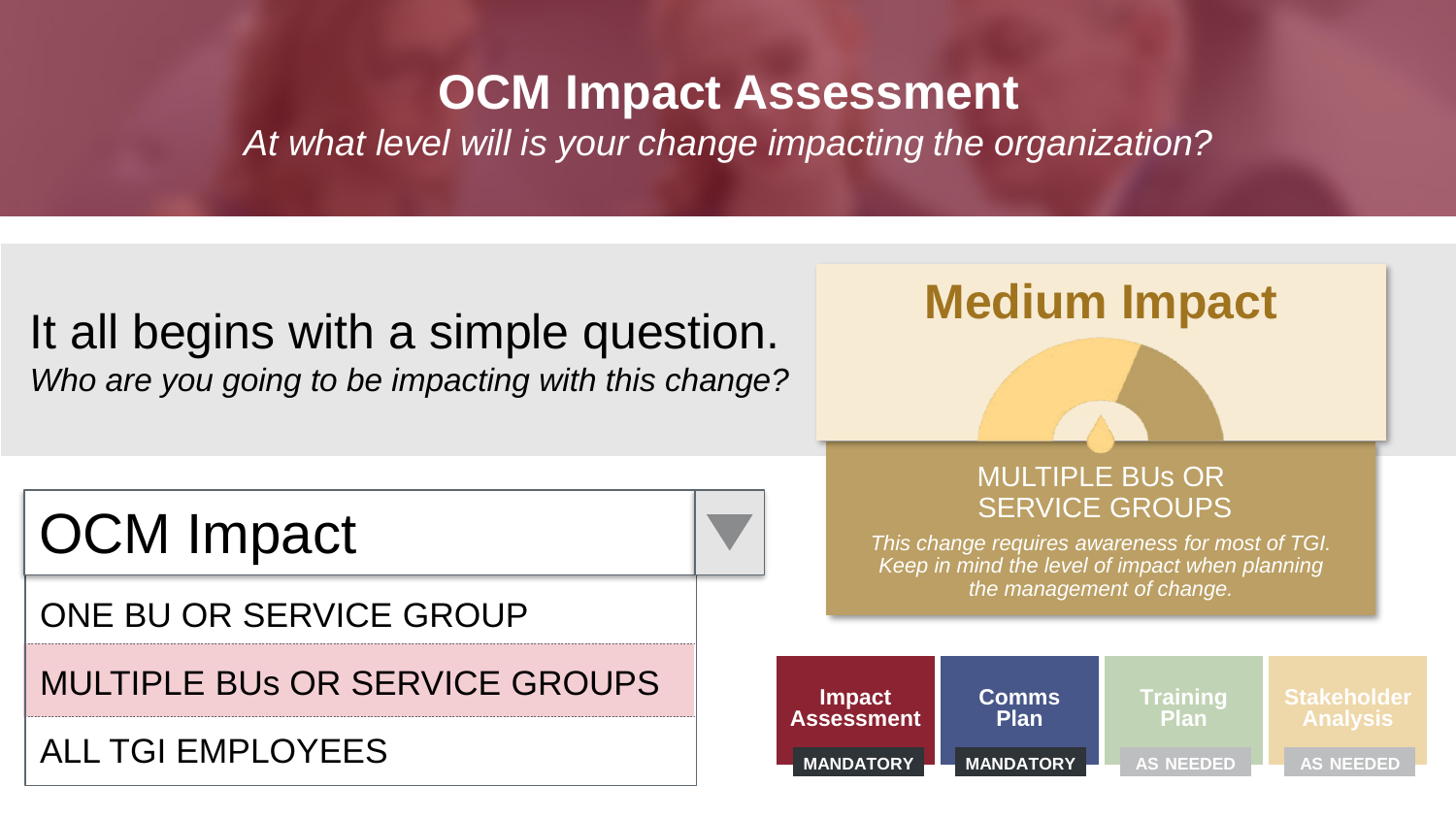#### **OCM Impact Assessment**

*At what level will is your change impacting the organization?*

#### It all begins with a simple question. *Who are you going to be impacting with this change?*

OCM Impact

ONE BU OR SERVICE GROUP

MULTIPLE BUs OR SERVICE GROUPS

#### ALL TGI EMPLOYEES

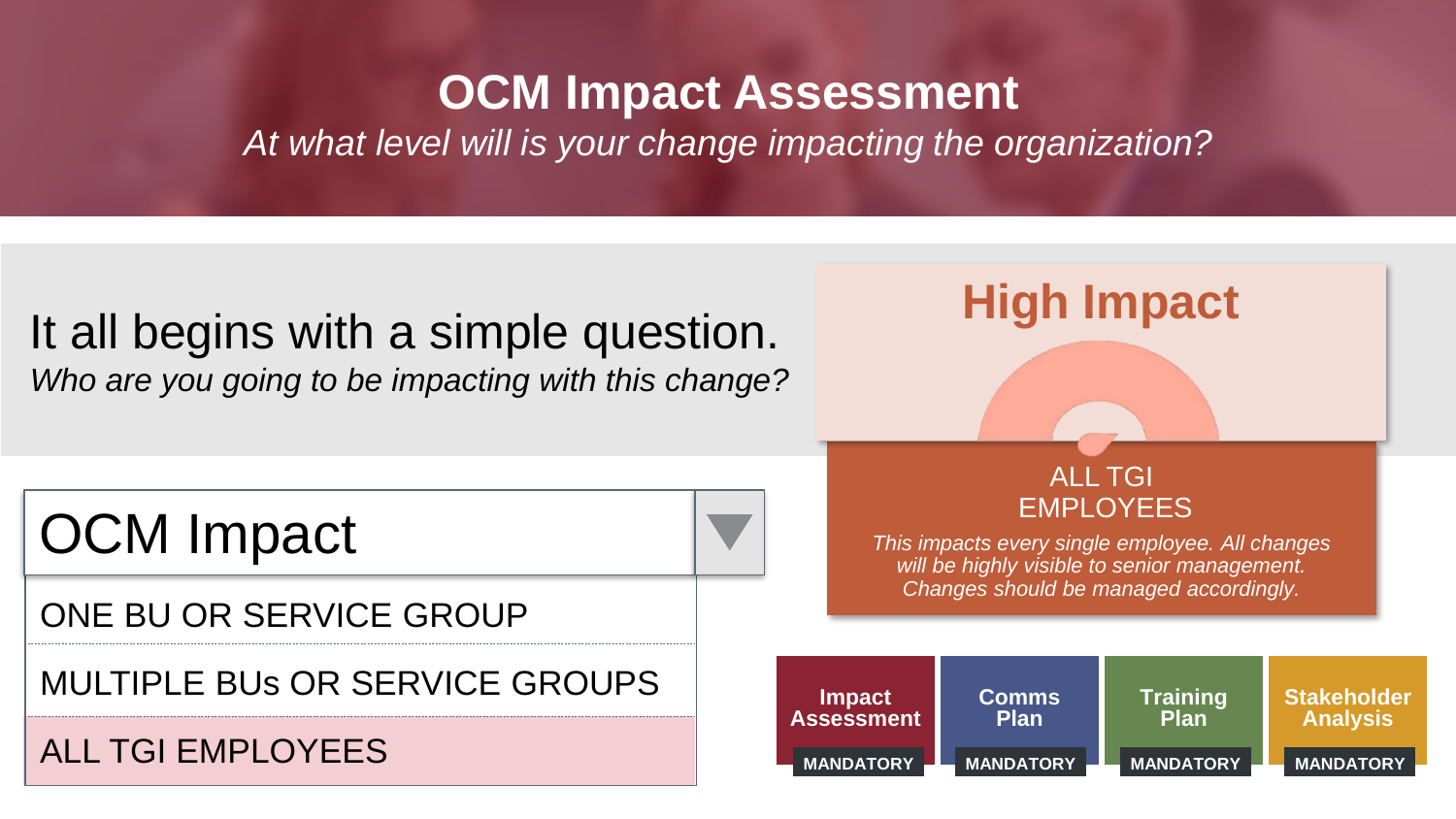#### **Communications**

*Severe lack of awareness, at all levels of the organization*

The ultimate goal of project communication is to reduce fear of unknown by creating awareness

*We must ensure proper communication is planned and executed*

- Who, What, When, How, and WHY
- Branding
- Clarity of message
- Accurate audience
- Timing schedule
- Two-way feedback mechanism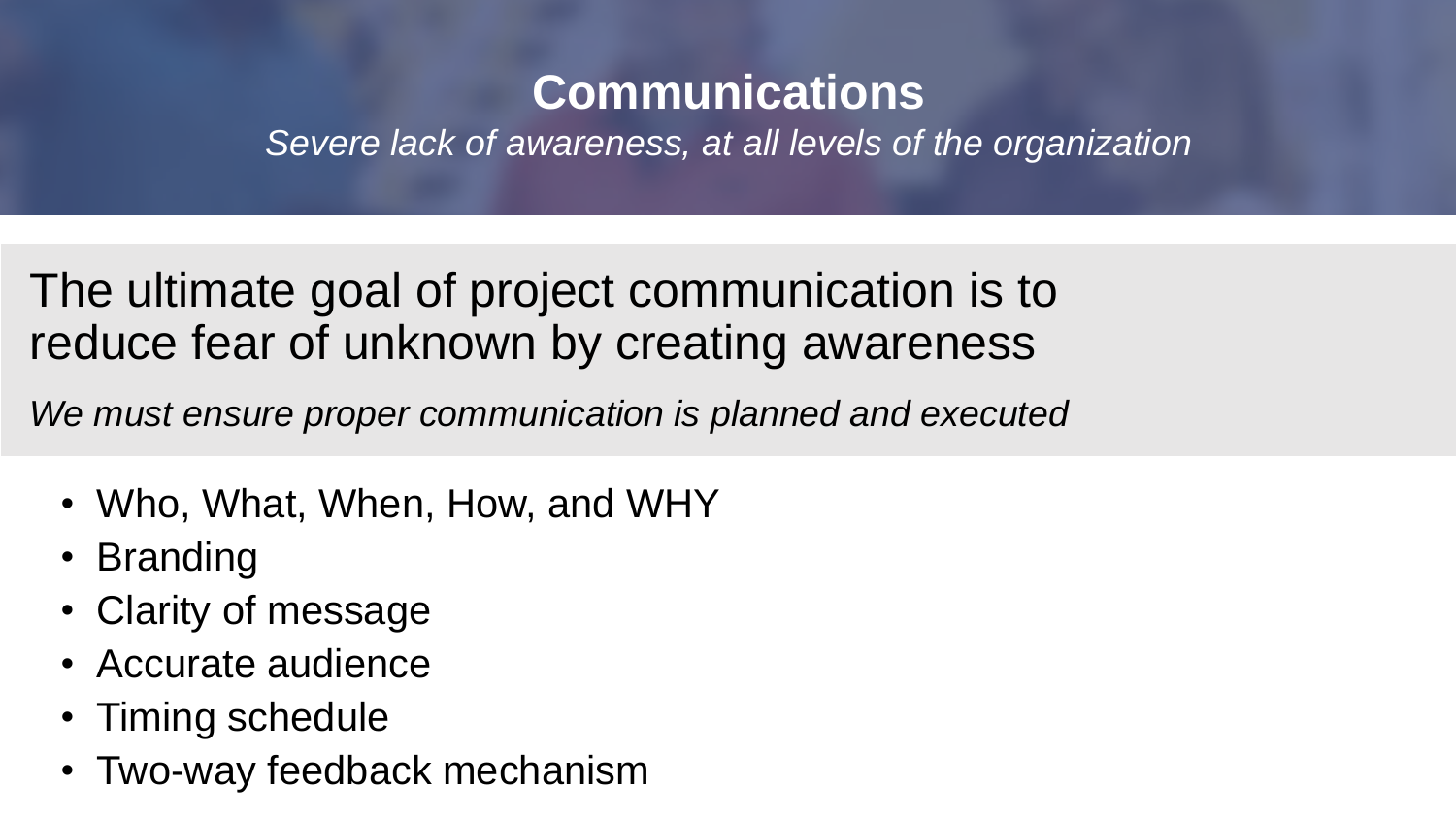#### **Communications**

*Understand your communication needs and execute the plan*

#### Communication Activity Alignment

*All items detailed below should be tracked and documented throughout the lifecycle of a change using the Communication Plan Template*

All items are aligned with PMO Gates

| <b>Planning</b>                           | <b>Execution</b>                        | <b>UAT</b>                                           | <b>Go Live</b>                           | <b>Closing</b>                             |
|-------------------------------------------|-----------------------------------------|------------------------------------------------------|------------------------------------------|--------------------------------------------|
| Plan Developed<br>& Approved              | Revise Plan &<br><b>Begin Execution</b> | <b>Finalize Deliverables</b><br>& Continue Execution | Continue<br><b>Executing Plan</b>        | Communicate<br><b>Project Closeout</b>     |
| $\Box$ Build the Plan                     | Revise and<br><b>Finalize Plan</b>      | ヿ Finalize<br><b>Deliverables</b>                    | コ Continue<br>Executing<br>Communication | <b>□ Project Closeout</b><br>Communication |
| $\Box$ Submit Plan for<br>PMO gate review | Develop<br><b>Deliverables</b>          | Schedule Activities<br>and Begin<br>Communicating    | Deliverables and<br><b>Activities</b>    | □Lessons Learned<br>Analysis               |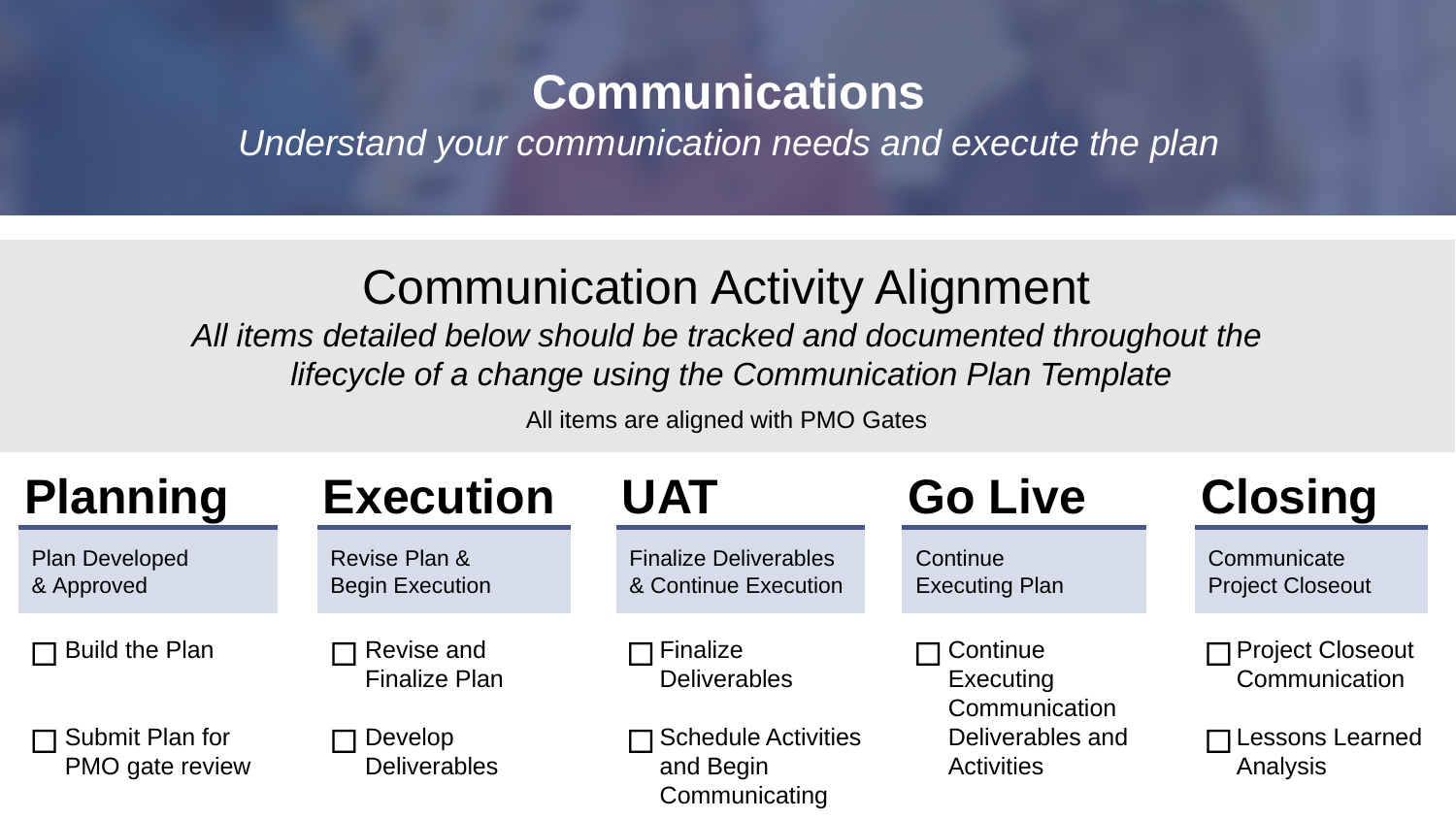#### **Training** *Users are not properly prepared for change*

#### The ultimate goal of Training is to properly prepare for change by creating empowered users

*Training ensures that our users are prepared*

- Training Plan Assessment
- Finalize strategy and plan
- Develop materials
- Schedule events
- Deploy training
- Post training assessments or survey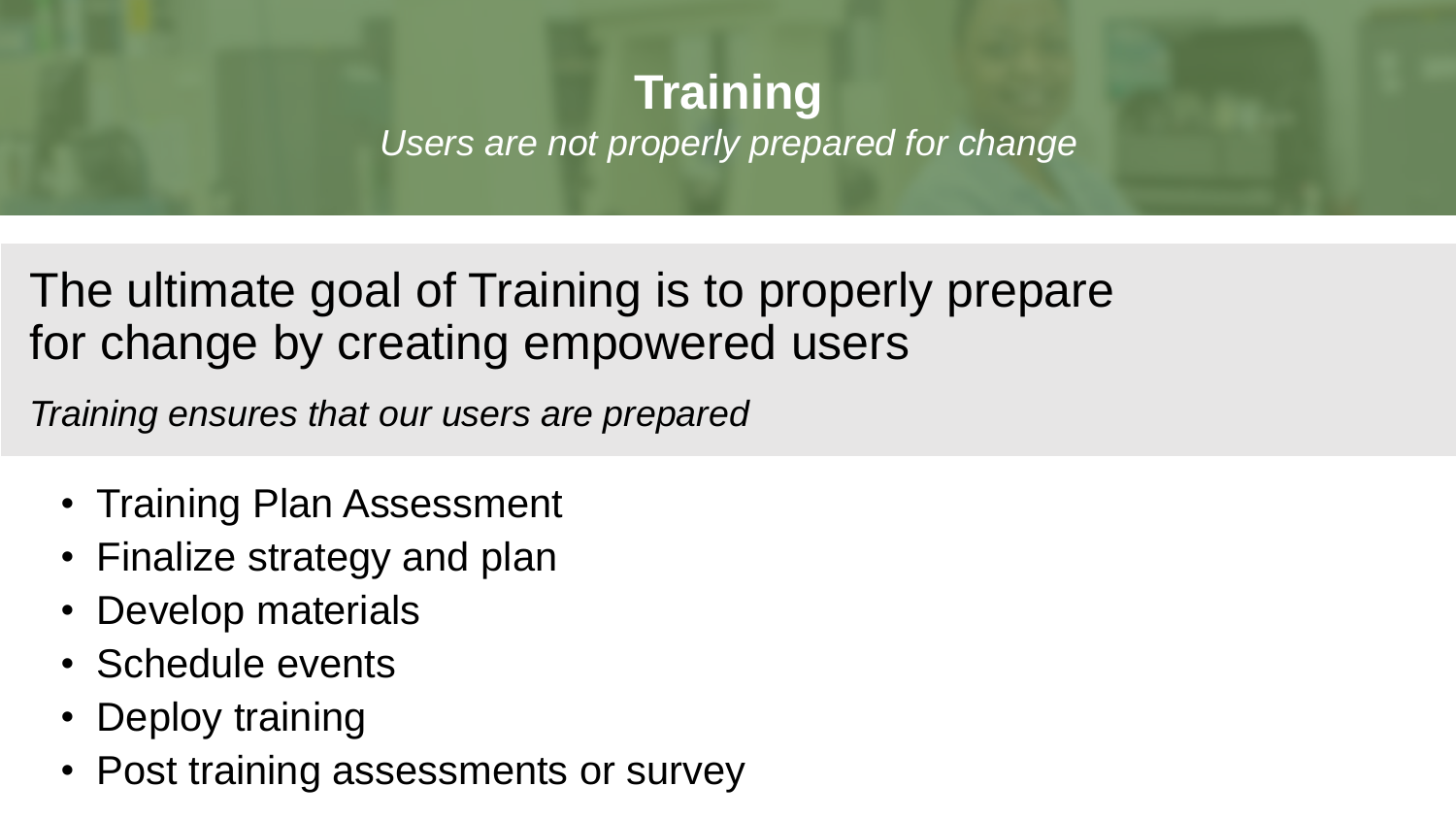#### **Training**

*Understand your training needs and execute the plan*

#### Training Activity Alignment

*All items detailed below should be tracked and documented throughout the lifecycle of a change using the Training Plan Template*

All items are aligned with PMO Gates

| <b>Planning</b>              | <b>Execution</b>                                                         | <b>UAT</b>                                      | <b>Go Live</b>                    | <b>Closing</b>                            |
|------------------------------|--------------------------------------------------------------------------|-------------------------------------------------|-----------------------------------|-------------------------------------------|
| Plan Developed<br>& Approved | Finalize Plan &<br><b>Develop Curriculum</b>                             | <b>Finalize Curriculum</b><br>& Deploy Training | Continue<br><b>Executing Plan</b> | <b>Complete Training</b><br>Assessment    |
| $\Box$ Build training plan   | Finalize training<br>$\Box$ Finalize curriculum<br>and materials<br>Plan |                                                 | $\Box$ Continue training          | $\Box$ Conduct post<br>project assessment |
|                              | Develop curriculum<br>and training materials                             | $\Box$ Schedule and<br>deploy training          |                                   | $\Box$ Lessons learned<br>analysis        |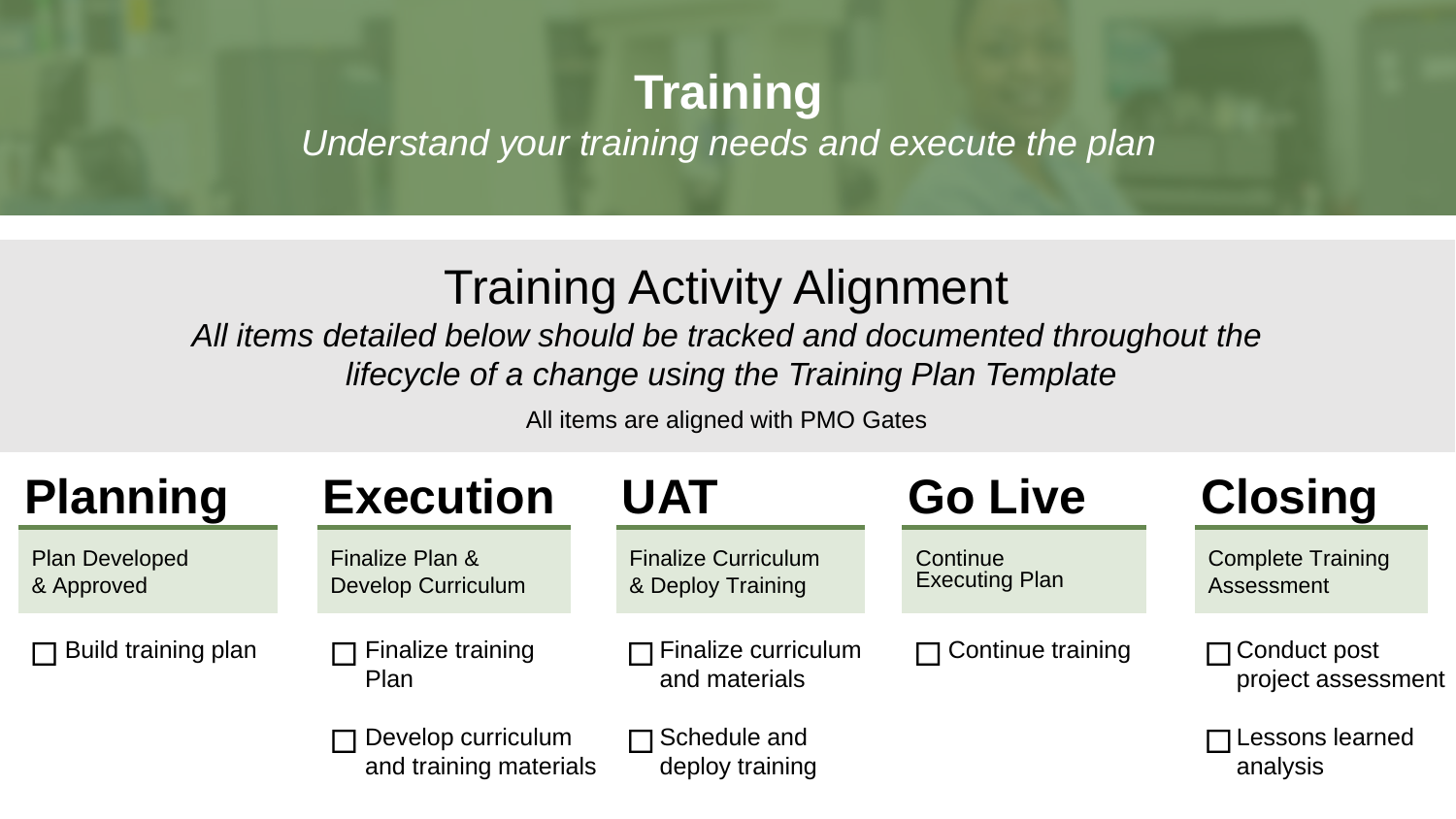# **Stakeholder Analysis**

*How does this change impact me?*

#### The ultimate goal of a Stakeholder Analysis is to tailor change deliverables and messages for each stakeholder group

*Employees will be able to understand how, SPECIFICALLY, a change effects their work habits*

- This is a sensitive document only shared within the project team
- Understand your audiences and stakeholders
	- This can be individuals or groups of employees
- Analyze each stakeholder group across several measures:
	- Change Readiness
	- Understanding
	- Level of influence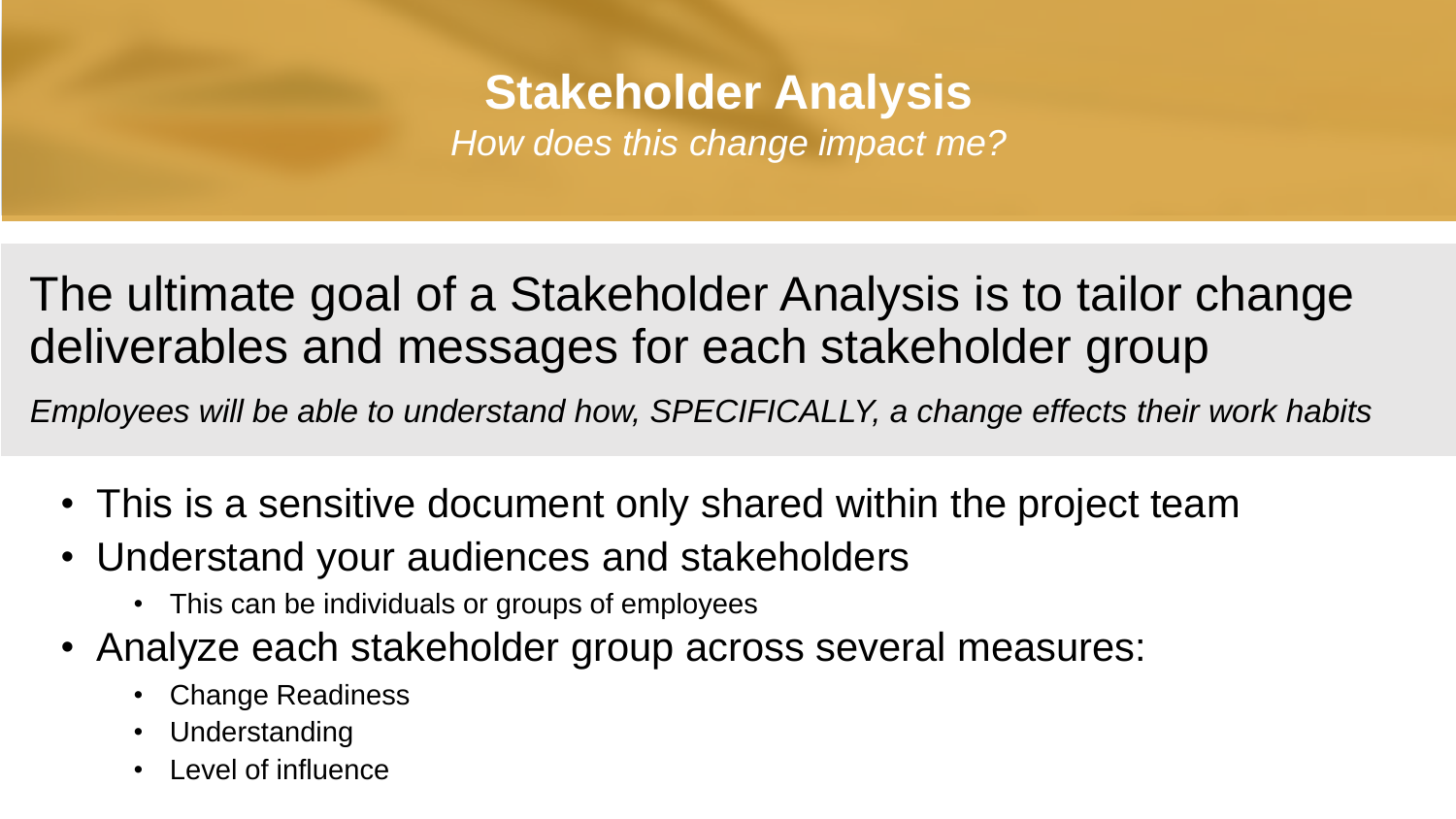### **Stakeholder Analysis**

*How does this change impact me?*

#### Stakeholder Activity Alignment

*All items detailed below should be tracked and documented throughout the lifecycle of a change using the Stakeholder Analysis Template*

All items are aligned with PMO Gates

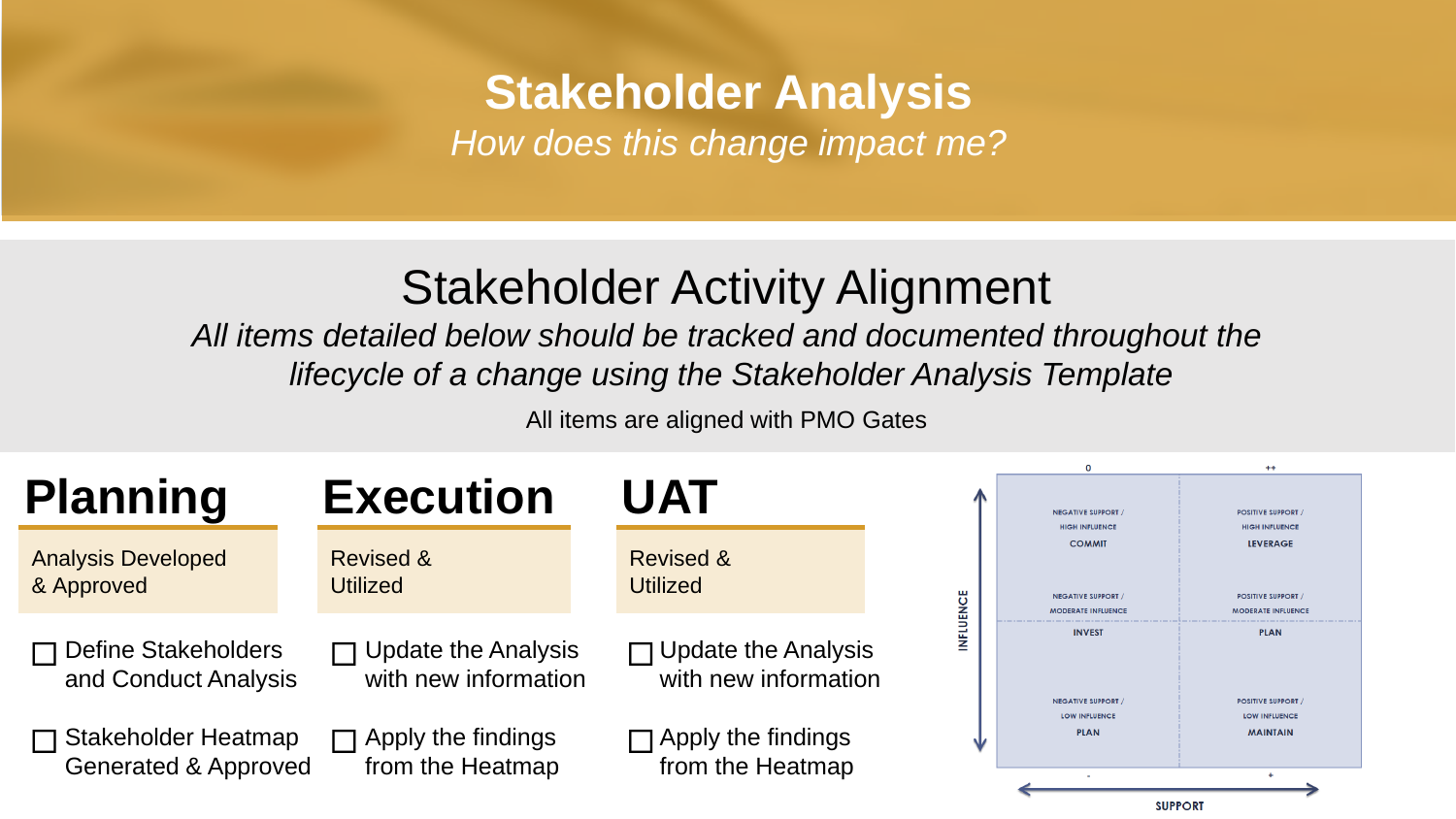# How do we answer these questions?

#### How can IT manage all of the change being implemented?

Mange the impact levels and predictably deliver

Severe lack of awareness, at all levels of the organization

> Understand your communication needs and execute the plan

Users are not properly prepared for change

Develop a robust training program that empowers end users

Users have a difficult time answering: How does this change impact me?

A detailed map answering "**How does this impact me**" for each stakeholder group

15

15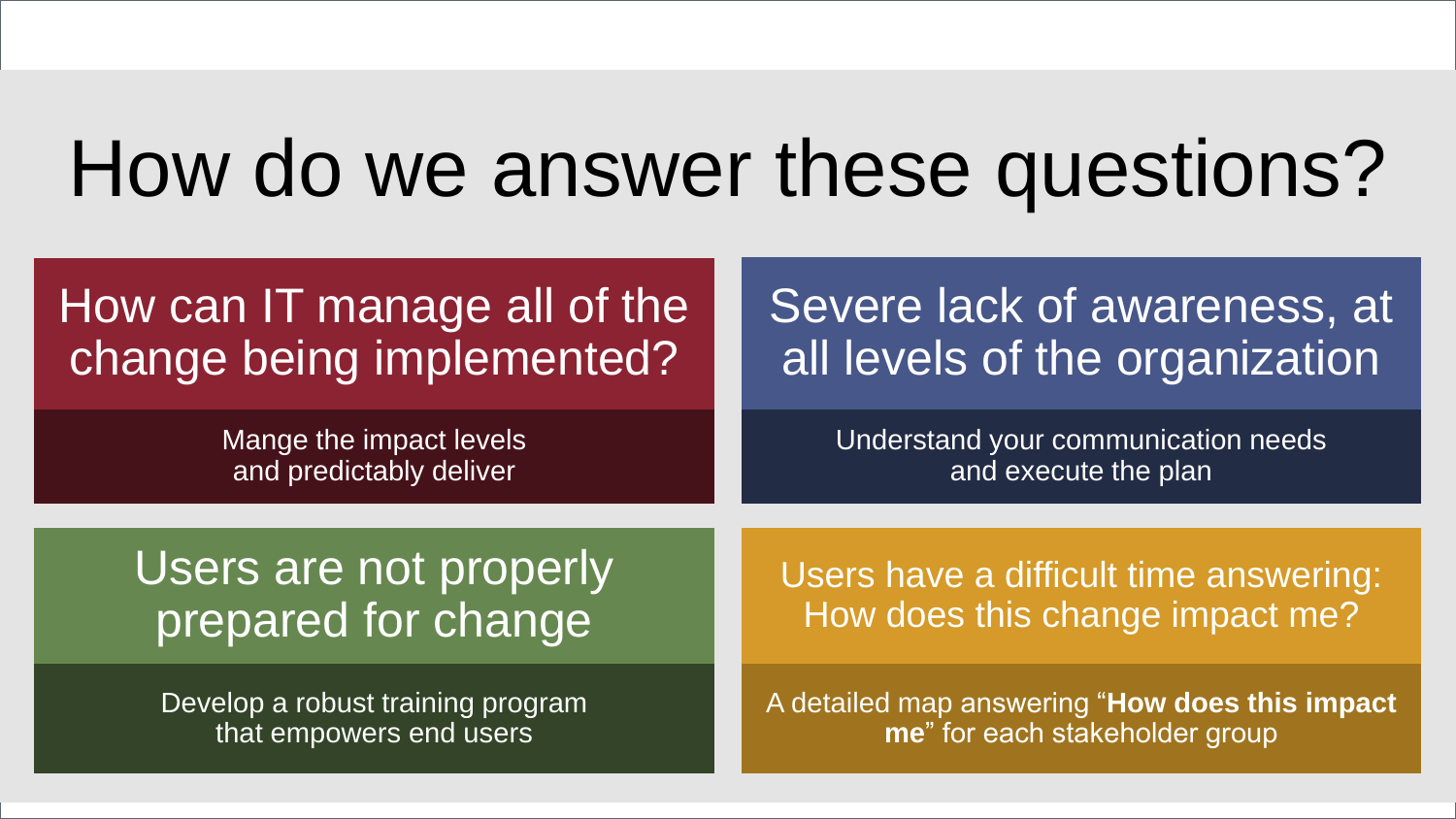# **Formal Organizational Change Management Program**

*How do we do it? - OCM and PMO Integration*

| <b>PMO</b>                 | Proposal                           | Discovery Planning                     |                                                           | <b>Execution</b>                                                                 | <b>UAT</b>                                                                | <b>Go Live</b>                    | <b>Closeout</b>                           |
|----------------------------|------------------------------------|----------------------------------------|-----------------------------------------------------------|----------------------------------------------------------------------------------|---------------------------------------------------------------------------|-----------------------------------|-------------------------------------------|
| <b>OCM</b><br>PRINCIPLES   | Predicting<br>the Impact           | <b>Understanding</b><br>the Impact     | <b>Planning for</b><br>the Change                         | Managing<br>the Change                                                           | Preparing for<br>the Change                                               | Sharing<br>the Change             | Finalize<br>the Change                    |
|                            | Impact<br>Assessment<br>Prediction | <b>Revisit</b><br>Impact<br>Assessment | Finalize<br>Impact<br>Assessment                          |                                                                                  |                                                                           |                                   | Complete<br><b>OCM Lessons</b><br>Learned |
| <b>OCM</b><br>DELIVERABLES |                                    |                                        | Communication<br>Plan Developed<br>& Approved             | <b>Revise Plan</b><br>& Begin<br>Execution                                       | Finalize<br>Deliverables &<br>Continue<br><b>Execution</b>                | Continue<br><b>Executing Plan</b> | Communicate<br>Project<br>Closeout        |
|                            |                                    |                                        | Training<br>Plan Developed<br>& Approved                  | <b>Finalize Plan</b><br>& Develop<br>Curriculum                                  | Finalize<br>Curriculum &<br>Deploy Training                               | Continue<br><b>Executing Plan</b> | <b>Complete</b><br>Training<br>Assessment |
|                            |                                    |                                        | Stakeholder<br><b>Analysis</b><br>Developed &<br>Approved | <b>Stakeholder</b><br><b>Analysis</b><br><b>Revised &amp;</b><br><b>Utilized</b> | <b>Stakeholder</b><br>Analysis<br><b>Revised &amp;</b><br><b>Utilized</b> |                                   |                                           |